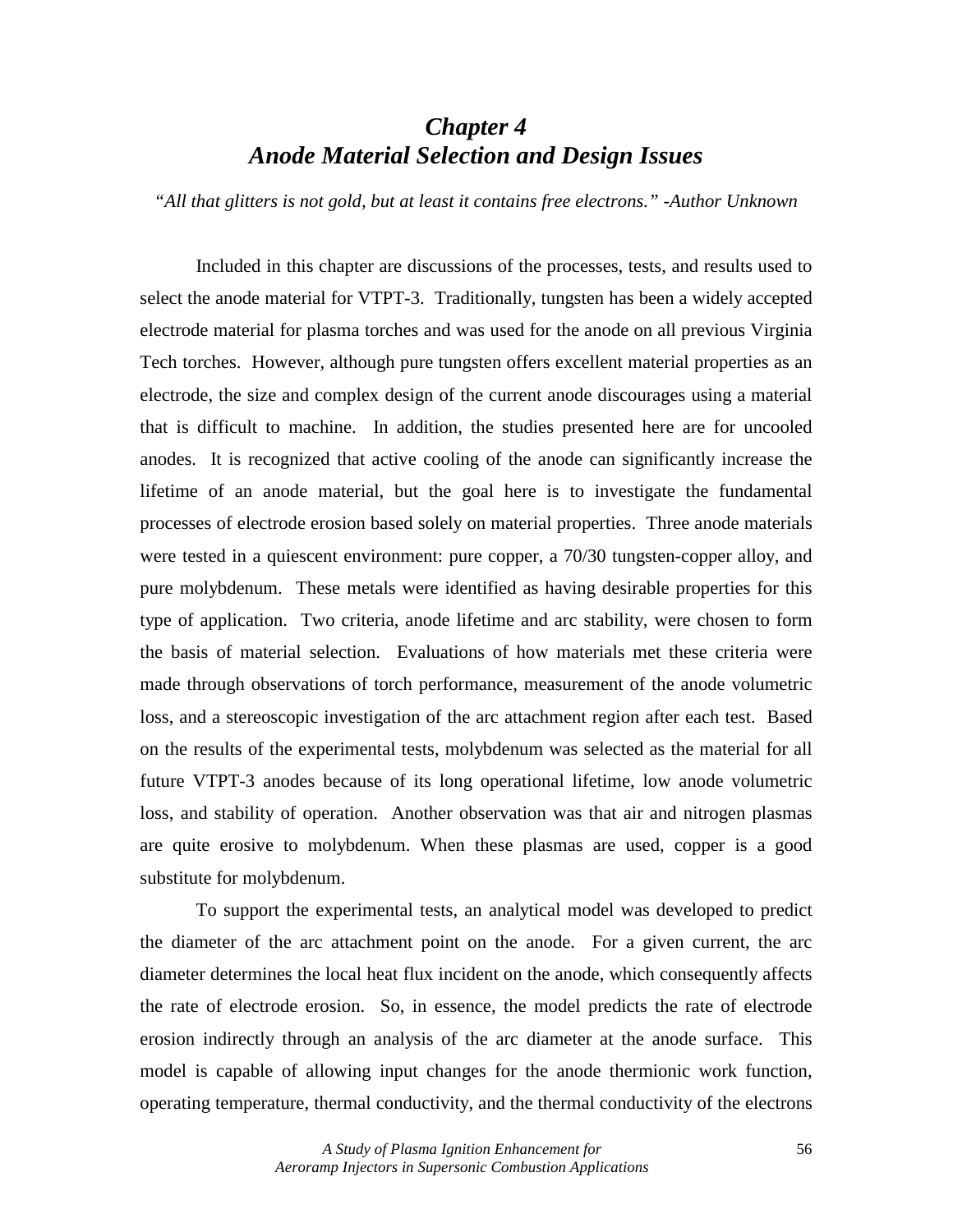in the anode fall region. Other parameters in the model, such as plasma temperature and anode thickness, were held constant. The results were plotted against arc current to determine if some materials performed better in certain operating regimes. Over the entire range of currents, the model predicted molybdenum would provide the best mix of material properties for this application, matching the experimental results quite well.

 Once the anode material was selected based on the quiescent and analytical studies, stereoscopic investigations of crossflow, exit geometry, and feedstock type were performed to determine how the arc attachment point was affected by these parameters. The crossflow study involved a torch with a molybdenum anode designed for normal injection into a supersonic crossflow. Stereoscopic investigations showed that, in almost all cases, the crossflow forced the arc to attach on the downstream side of the anode constrictor. Two anodes with elliptical exits designed for angled injection showed a different trend. In these cases, the arc attached on the side of the constrictor, or on the upstream side, producing the minimum possible arc length. Finally, stereoscopic investigations of molybdenum anodes after operation on hydrocarbon, nitrogen, and air plasmas showed that air and nitrogen plasmas are quite erosive to molybdenum. This prompted a switch to copper when air or nitrogen feedstocks were used. Under these circumstances, the copper anodes lasted much longer than the molybdenum anodes.

# **4.1: Material Review and Selection Criteria**

 The following is a short discussion of important material properties used for selecting an anode material and supports the choices to test the chosen three anode materials. For the anode, the most important material properties to be investigated are the melting point, electrical conductivity, thermionic work function, heat transfer coefficient, and hardness. These properties, through various physical means, affect the diameter of the arc attachment point on the anode surface. The diameter of the arc attachment point determines the local heat flux to the anode, which directly affects the rate of erosion as the anode metal vaporizes. Ideally, a desirable combination would be one that provides for an anode with a high operating temperature, causing the arc diameter to increase, but not so high that it causes vaporization. In addition, the overall bulk of the anode must be considered, as it contributes to the thermal resistance of the anode. These properties and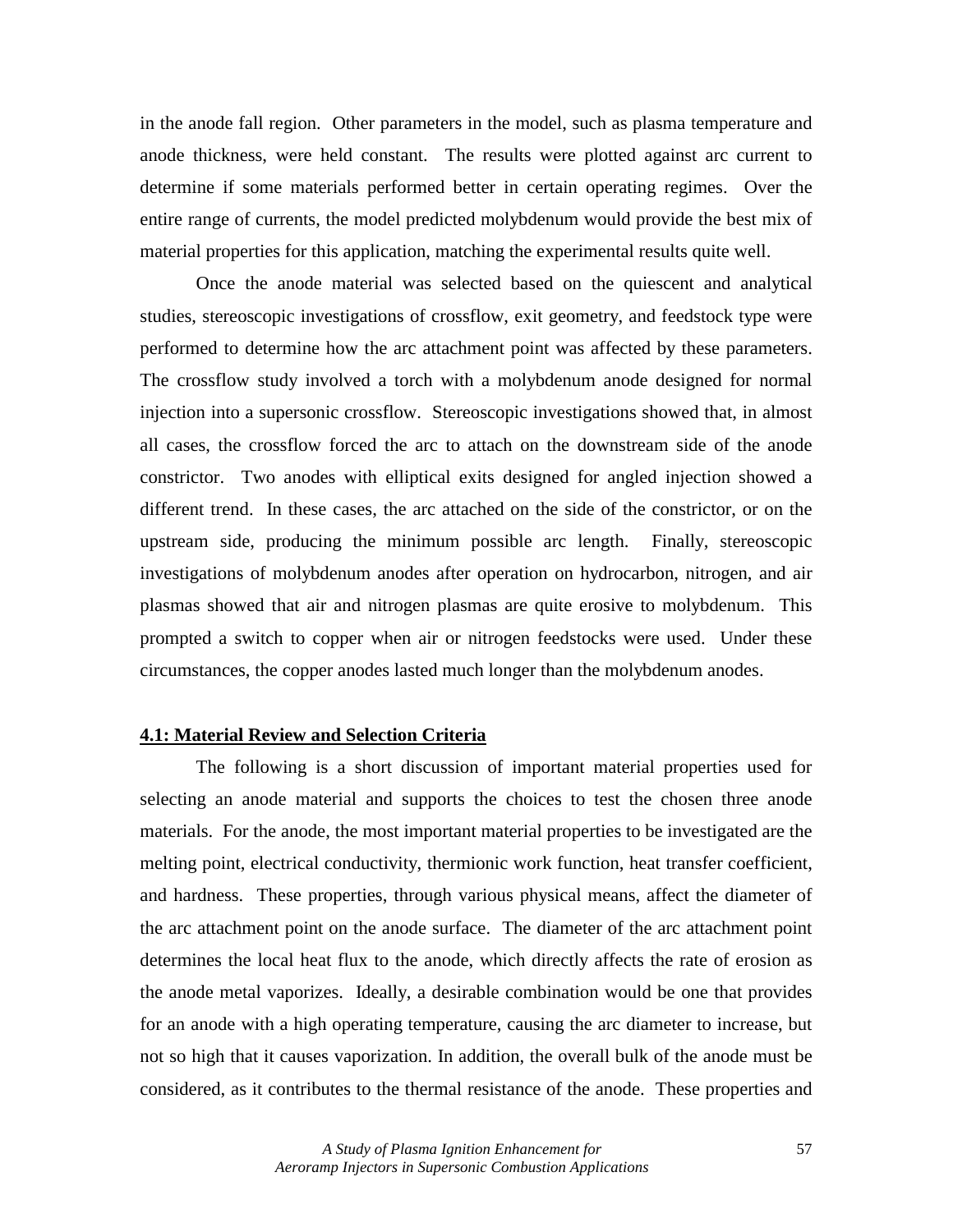their effect on the arc diameter are discussed in more detail in Section 4.3.3. Certainly cost is an issue as well, which was why rhenium, a metal with excellent material properties and exceptional corrosion resistance to air plasma, was not chosen, as it costs \$300 per ounce.

 Traditionally, tungsten has been a widely accepted choice for electrodes, as it has a desirable mix of material properties such as high melting temperature and hardness, good electrical conductivity through a wide temperature range, and good corrosion resistance to certain plasmas. Molybdenum is quite comparable to tungsten in many respects, owing to a similar body-centered-cubic structure. Although molybdenum has a lower melting temperature than tungsten, it is easier to machine and costs about 30% less. Copper is very soft compared to other metals and has extremely low electrical resistivity of  $1.7x10^{-8}$   $\Omega$ m, about 65% lower than either tungsten or molybdenum. In addition, although other metals may offer a better overall mix of material properties, copper is quite cheap and has better corrosion resistance to air plasmas than either tungsten or molybdenum. Table 4.1 outlines a few of the material properties of these three metals, with some short notes for each.

| Metal:     | Melting Point | Mineral Hardness | Comments:                                       |
|------------|---------------|------------------|-------------------------------------------------|
|            | K)            |                  |                                                 |
| Tungsten   | 3800          | 7.5              | Very hard, good corrosion resistance, maintains |
|            |               |                  | properties to high temperature, BCC structure.  |
| Molybdenum | 2890          | 5.5              | Brittle, weak against excited nitrogen, similar |
|            |               |                  | to tungsten in many respects, BCC structure.    |
| Copper     | 1350          | 3.0              | Cheap, excellent electrical conductivity, very  |
|            |               |                  | soft, causing galling, CCP structure.           |

**Table 4.1: Table of Material Properties** 

#### **4.2: Test Procedure**

 All of the electrode erosion tests were conducted in a quiescent environment with the plasma torch in a horizontal position operating on methane. A single machinist manufactured all the anodes to the same specifications, so that the anode geometry would not affect the results. Torch chamber pressure and current were held constant at 445 kPa and 23 A, respectively. Although the current appears somewhat arbitrary, Cobine (1941) notes that for high-current electric arcs above 10 A, anode current density becomes nearly constant, so tests conducted above this limit should be representative of tests under other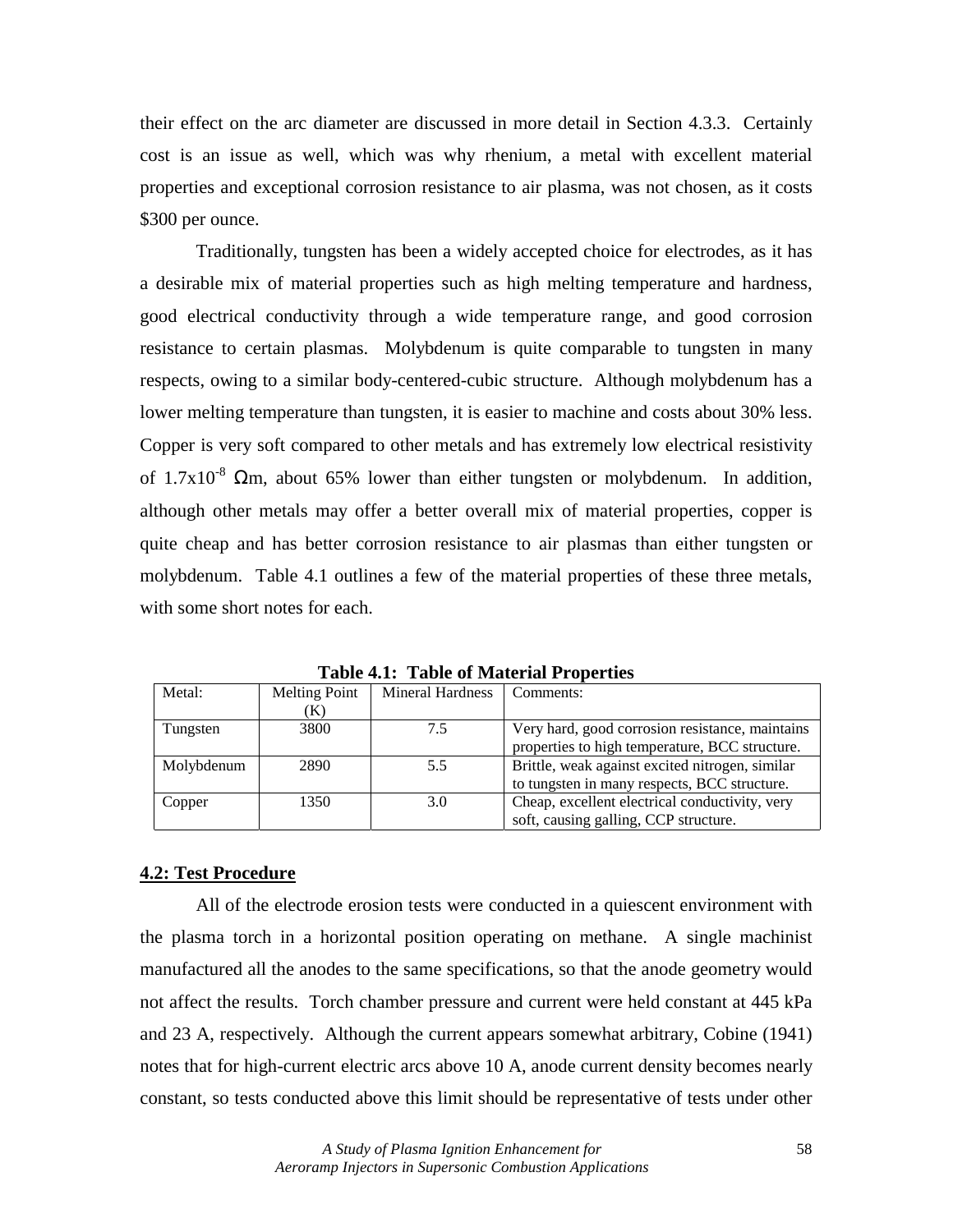high-current conditions. Ignition was initiated using a high frequency burst. Upon ignition a timer was started to record the test duration.

Tests were scheduled to run for five minutes of continuous operation. Previous research showed that a majority of anode wear occurs during startup (Miller and Winstead, 1996), so if the torch blew out it would not be relit, as this would skew the results. During operation, qualitative observations were made on the stability of the torch and the lifetime of the anode. The anodes and cathodes were cleaned and weighed before and after each test to determine the mass loss. Volumetric losses were calculated by dividing the mass loss by the known material densities. Volumetric losses are considered more representative of anode wear since denser materials may exhibit more mass loss, but volumetrically lose less material. Once the volumetric losses were calculated, photograph pictures of the wear regions were taken using a stereoscope. This provided a detailed, close-up view of the arc attachment point(s) and provided a better understanding of where the arc attaches and the nature of the mass loss made through the calculations.

#### **4.3: Results and Discussion**

 Based on the observed lifetime and the volumetric loss results, molybdenum was chosen as the new material with which to manufacture future anodes for VTPT-3. In addition, the model also predicted that of the three candidates, molybdenum would be the best choice. It should be noted here that the results presented here are for uncooled anodes and may not extend to anodes with active cooling. Although molybdenum anodes experienced slightly higher volumetric loss rates than tungsten-copper anodes, only the molybdenum anodes lasted the full five-minute test period. Copper was rejected for its poor performance, both for its short lifetime and its high volume loss. However, during the testing it was observed that nitrogen plasmas are quite erosive to molybdenum, so under these circumstances copper is a good substitute, particularly when the test duration is short. Endurance testing in a supersonic tunnel showed that molybdenum anodes are quite durable and can withstand a grueling test cycle before needing to be replaced.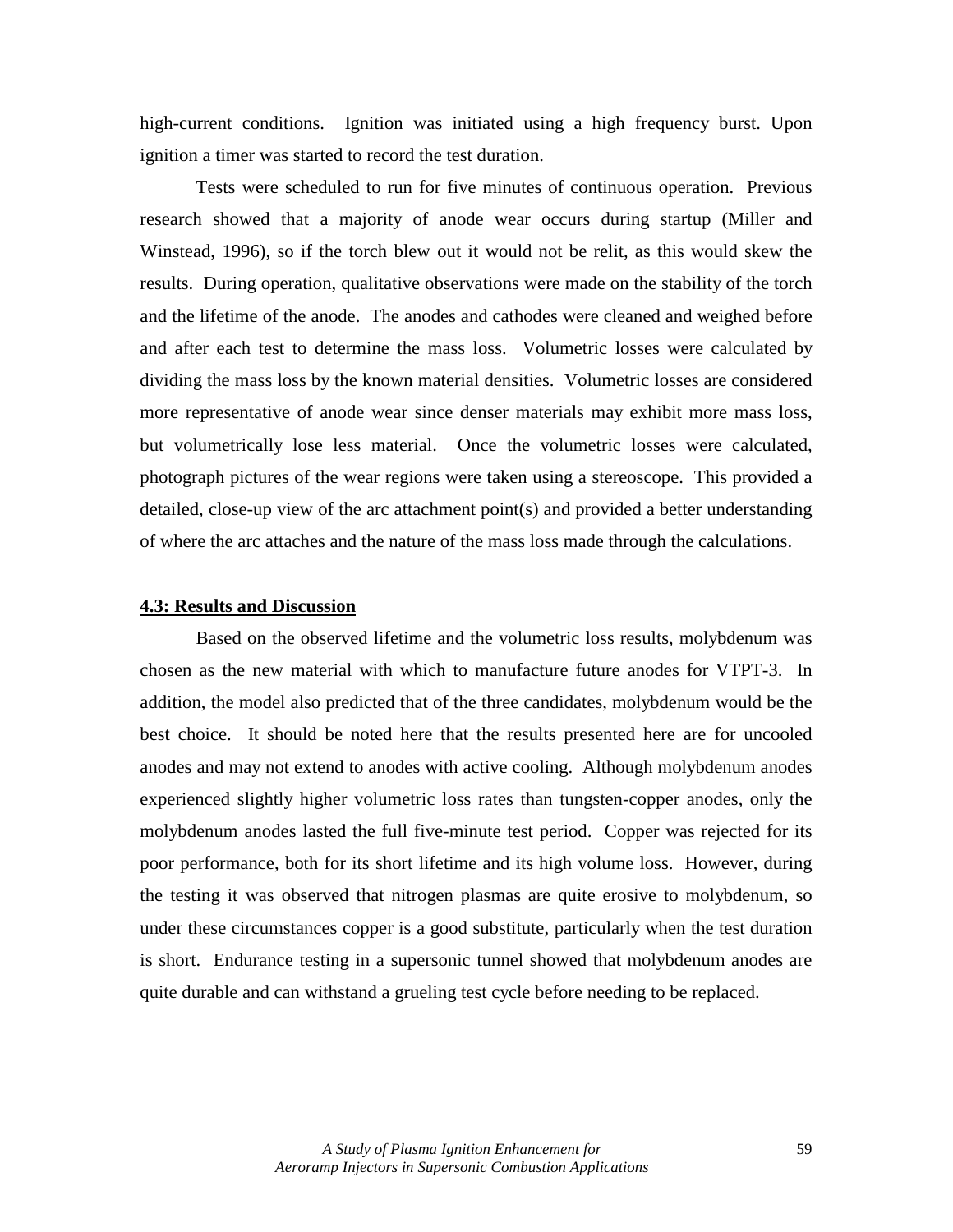## **4.3.1: Quiescent Electrode Erosion Results**

The results and conditions of the quiescent electrode erosion tests are shown in Table 4.2 for the anodes and Table 4.3 for the corresponding cathodes. Anodes are identified by material and number, such as molybdenum-1. A majority of the total electrode mass loss, about 70%, was confined to the anode. Referring to Table 4.2, it is clear that a marked difference exists between the volumetric material loss rates for copper and the other two anode materials. The average volumetric loss rate for copper anodes was  $7.8 \times 10^{-3}$  mm<sup>3</sup>/sec, whereas the molybdenum and tungsten-copper anodes experienced average losses of  $2.7 \times 10^{-3}$  mm<sup>3</sup>/sec and  $1.7 \times 10^{-3}$  mm<sup>3</sup>/sec, respectively. Although the number of anodes used was limited by time and cost constraints, it is clear that there is a large performance deficit for copper anodes.

Regardless of the volumetric losses incurred during testing, the true merit of an anode material is determined by how long the anode lasts. Both of the molybdenum anodes endured the entire test period with few signs of instability. However, the tungsten-copper anodes have a mixed performance. Tungsten-copper-1 lasted the full test period, operating smoothly like the molybdenum, but tungsten-copper-2 extinguished shortly after two minutes had elapsed. This kind of varied performance produces uncertainty about the feasibility of using tungsten-copper anodes, regardless of whether or not the volumetric loss rates are slightly lower. Copper, on the other hand, had predictably poor performance. The three copper anodes (1, 2, and 3) lasted an average of two minutes. This average was boosted by the performance of copper-2, lasting almost four minutes. From an electrode lifetime perspective, molybdenum appears to have excellent durability and stable performance, necessary qualities for an anode material.

| Electrode Material | Average       | <b>Run Time</b> | Mass Loss | <b>Erosion Rate</b> | <b>Volumetric Erosion Rate</b> |
|--------------------|---------------|-----------------|-----------|---------------------|--------------------------------|
|                    | Current $(A)$ | (sec)           | (mg)      | (mg/min)            | $\text{(mm}^3/\text{sec})$     |
| Molybdenum-1       | 23            | 300             | 10        | 2.0                 | 3.3 x $10^{-3}$                |
| Molybdenum-2       | 23            | 300             | b         | 1.2                 | $2.0 \times 10^{-3}$           |
| Tungsten-Copper-1  | 23            | 300             | 10        | 2.0                 | $2.2 \times 10^{-3}$           |
| Tungsten Copper-2  | 23            | 127             |           | 1.4                 | $1.6 \times 10^{-3}$           |
| Copper-1           | 24            | 99              | 6         | 3.6                 | $6.7 \times 10^{-3}$           |
| Copper-2           | 23            | 235             | 14        | 3.6                 | $6.7 \times 10^{-3}$           |
| Copper-3           | 23            | 45              |           | 5.3                 | $9.9 \times 10^{-3}$           |

**Table 4.2: Anode Erosion Test Results**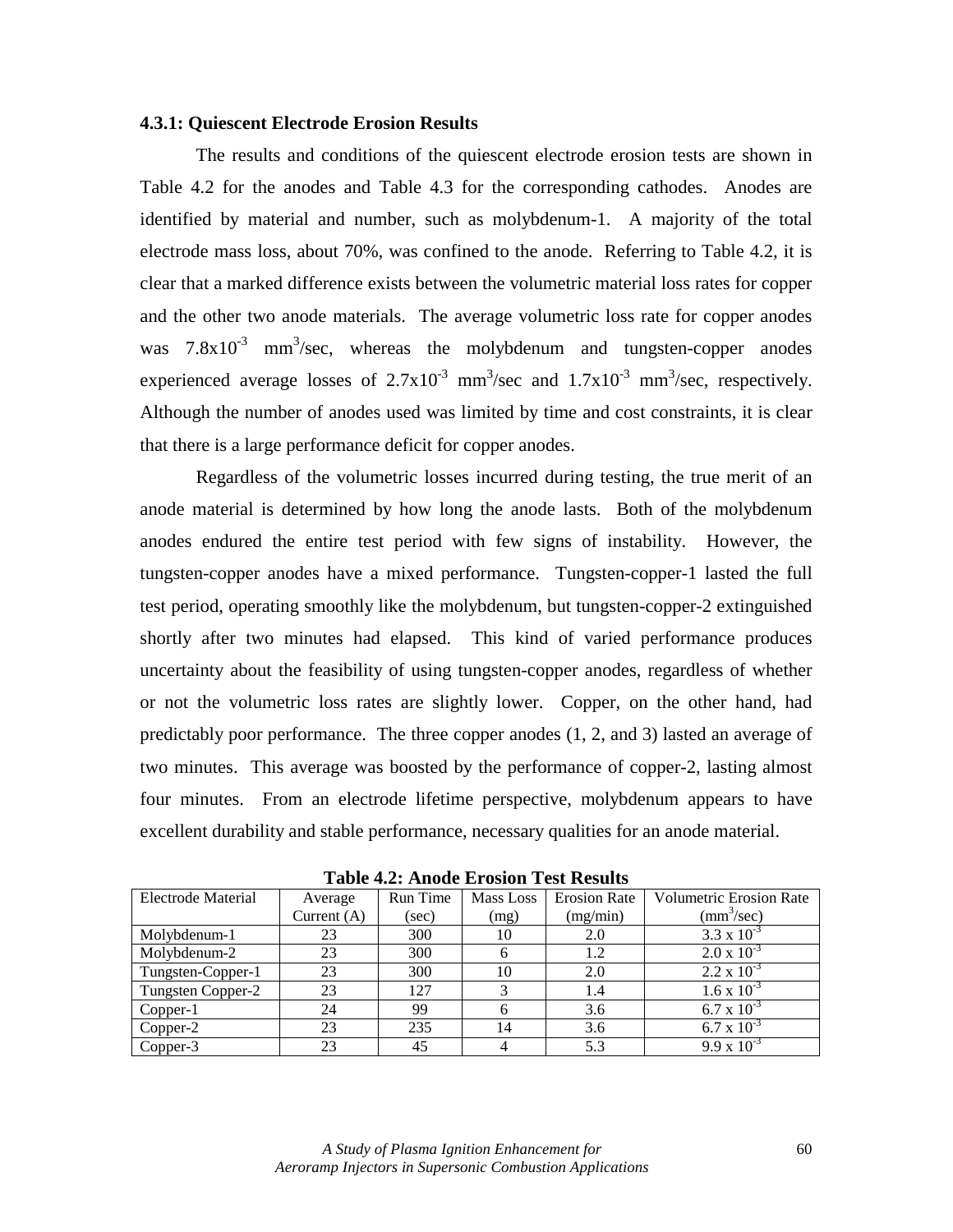| Electrode | Corresponding Anode | Average Power (W) | Mass Loss $(mg)$ | <b>Volumetric Erosion Rate</b> |  |
|-----------|---------------------|-------------------|------------------|--------------------------------|--|
|           |                     |                   |                  | $\text{(mm}^3/\text{sec})$     |  |
| Cathode 1 | Molybdenum-1        | 1780              |                  | $6.9 \times 10^{-4}$           |  |
| Cathode 2 | Molybdenum-2        | 1800              |                  | $6.9 \times 10^{-4}$           |  |
| Cathode 3 | Tungsten-Copper-1   | 1800              |                  | 5.2 x $10^{-4}$                |  |
| Cathode 4 | Tungsten Copper-2   | 1880              |                  | $1.6 \times 10^{-3}$           |  |
| Cathode 5 | Copper-1            | 2000              |                  | $1.0 \times 10^{-3}$           |  |
| Cathode 6 | Copper-2            | 2070              |                  | $8.7 \times 10^{-4}$           |  |
| Cathode 7 | Copper-3            | 1800              |                  | $1.1 \times 10^{-3}$           |  |

**Table 4.3: Cathode Erosion Test Results** 

Average erosion rate: 1.1 mg/min. Note: The average power presented in this table corresponds to the current listed in Table 4.2 for the anodes.

#### **4.3.2: Stereoscopic Investigation of the Anodes and Cathodes**

 The stereoscopic investigation of the cathodes, and particularly the anodes, proved very interesting. Features unseen by the naked eye were observed and provided information about arc attachment, electrode erosion, and material properties.

## *4.3.2.1: Tungsten-Copper*

 Shown in Figures 4.1a and 4.1b are close-up photographs of the two tungstencopper anodes after testing. In Figure 4.1a, a very deep cavity (1), penetrating about half the length of the anode constrictor, can be clearly seen at the bottom section of the constrictor exit. Lumps of once-molten tungsten have been deposited in the bottom of the cavity (2), identified by their highly reflective silver-colored surface. It appears as if all of the copper that originally occupied the cavity has been vaporized and ejected by the feedstock gas. Some short spires may be seen bordering the cavity (3). These are formed though convective forces and appear to consist mostly of copper. Finally, a well-defined region of heat treatment removal exists, characterized by the discoloration of the tungsten-copper alloy (4).

Tungsten-copper-2, shown in Figure 4.1b, exhibits a much different landscape. Instead of a large cavity, there is a much smaller cavity at the lip of the constrictor exit (1), approximately one-fifth as deep as the one shown in Figure 4.1a. In addition, two very interesting "drip" formations appear inside the constrictor (2 and 3). The mixed color of both drips suggests that they are made of the alloyed material. The largest one (2) originates at the base of the cavity and extends up, past the constrictor exit. This formation appears to have become molten and then convectively formed by the flowing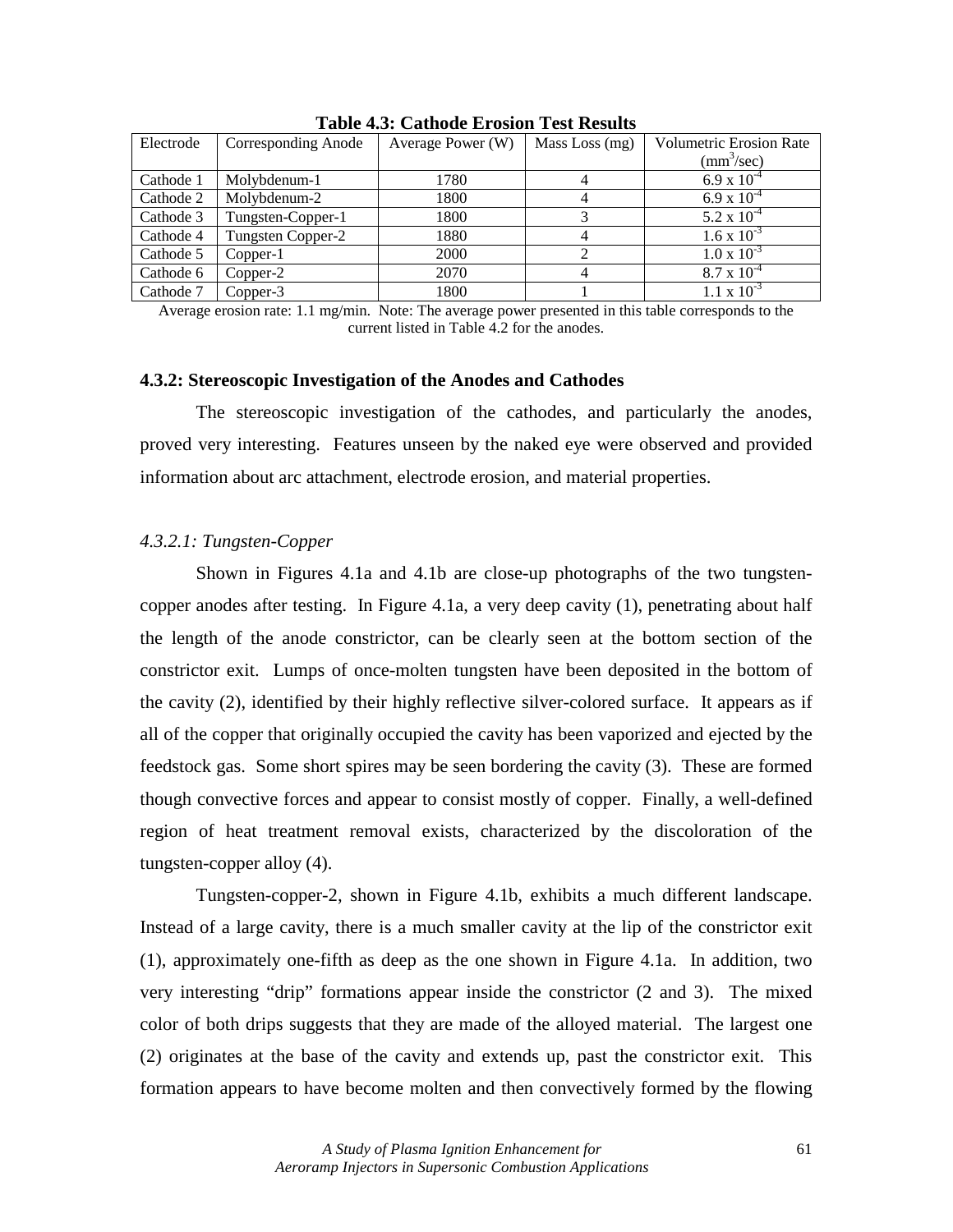methane feedstock before cooling and solidifying. The second drip formation, which also originates at the base of the cavity, extends down into the constrictor. It is approximately one-fourth the size of the larger drip formation. How this feature was formed is a mystery, as gravitational effects did certainly not cause it, given that the torch was horizontal, or through convective forces, since the feedstock gas flowed in the opposite direction and was not shut off until several seconds after the arc was extinguished.



(a) Tungsten-Copper-1 (b) Tungsten-Copper-2 Figure 4.1: Stereoscopic Photographs of Worn Tungsten-Copper Anodes

## *4.3.2.2: Molybdenum*

 Despite being tested for a full five minutes, the molybdenum anodes showed only slight surface damage. Figure 4.2a shows a black and white (for detail) photograph of molybdenum-1. Two distinct cavities (1 and 2) exist that are mostly filled with beads of molybdenum (3). It appears that, rather than being vaporized, the molybdenum remained liquid and recrystallized after the arc was extinguished. Also, the formation of doublecavities was quite rare, since the arc tended to stay attached to a single spot. During the test, the plasma jet was seen to whip back and forth like an agitated cat's tail, indicating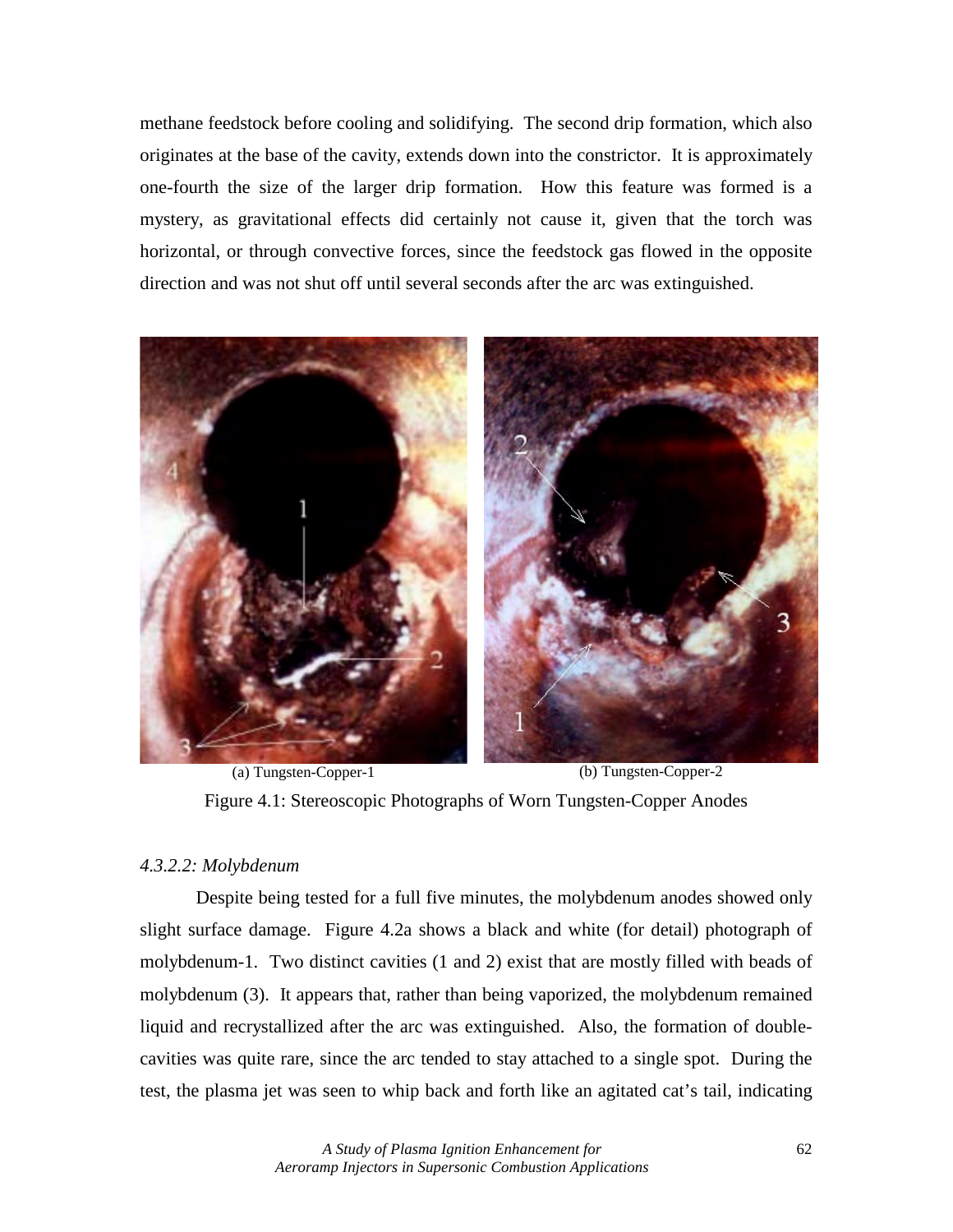that the arc was constantly switching its attachment point back and forth between these two regions. Despite this unsteadiness, the jet appeared quite stable and did not sputter. As with tungsten-copper-2, some dripping back into the constrictor occurs (4). Although not clearly evident in this photo, there is also a spire (5) on the edge of the constrictor formed by through convection. A thread-like structure also appears in the constrictor exit (6), which is a small bit of molybdenum that has flaked off of the constrictor wall. Finally, there are two lobes of heat treatment removal around the edges of the two cavities (7), centering on the two separate arc attachment points.

 A more characteristic landscape of a worn molybdenum anode is shown in Figure 4.2b. As was common with most anodes, there is one cavity (1), indicating a single arc attachment point. The cavity here is slightly larger than either of those shown in Figure 4.2a. As with Figure 4.2a, the cavity is filled with molybdenum beads (2). Also two spires bordering the constrictor exit have been formed from convective forces interacting with the molten molybdenum (3 and 4). Again, as with the molybdenum-1 and the tungsten-copper-2, there are drips (5), which originate at the base of the shallow cavity and extend into the constrictor. Surprisingly, heat treatment removal does not seem severe in this case, even though the arc was attached to the same location for five minutes.





(a) Molybdenum-1 (b) Molybdenum (2) Figure 4.2: Stereoscopic Photographs of Worn Molybdenum Anodes

*A Study of Plasma Ignition Enhancement for*  63 *Aeroramp Injectors in Supersonic Combustion Applications*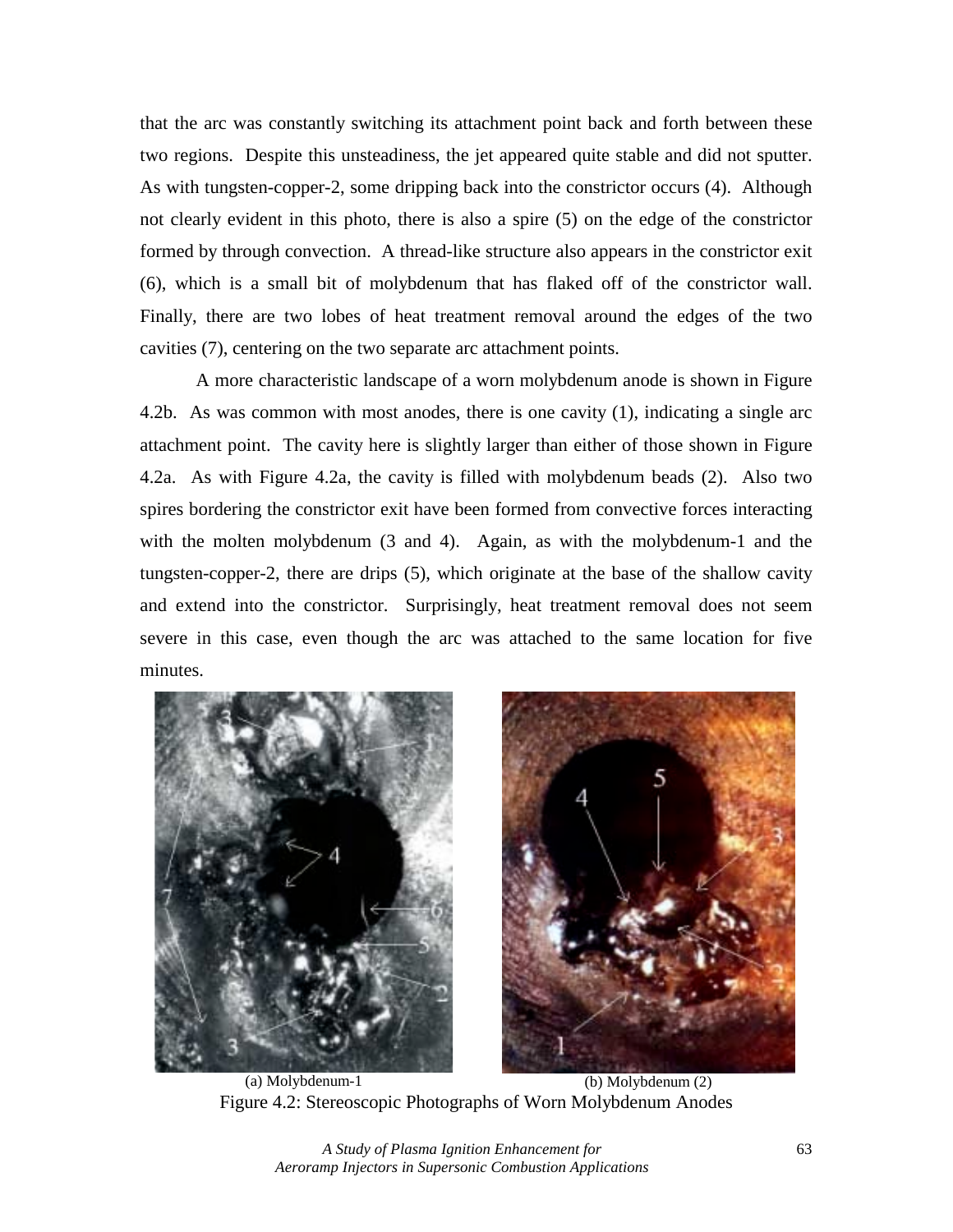# *4.3.2.3: Copper*

Unlike the denser anode materials, pure copper anodes showed fewer identifiable features because the copper tended to be vaporized by the arc rather than melted and rearranged into spires or other features. Images of copper-1 appear in Figure 4.3 showing a large area of heat treatment removal (1) and a single, deep cavity (2). The path of heat flux can be seen to originate at the point of arc attachment and propagate outward, wrapping around the constrictor exit and forming a heart-shaped area of heat treatment removal. Close analysis of the cavity shows evidence that the arc attachment point was not stationary during this test. Five distinct parallel arcing grooves, ending in beads of copper (3) are shown in Figure 4.3b, indicating the paths the arc traveled during the test. The center groove is labeled.



Figure 4.3: Stereoscopic Photographs of Copper-1

A photograph of copper-3 is shown in Figure 4.4. From the stereoscopic investigation the material loss does not seem severe, supporting the experimental results that reported a loss of only 4 mg. Here no identifiable cavity exists, although a portion of the constrictor exit has been eroded (1). In addition, two spires (2 and 3) are located near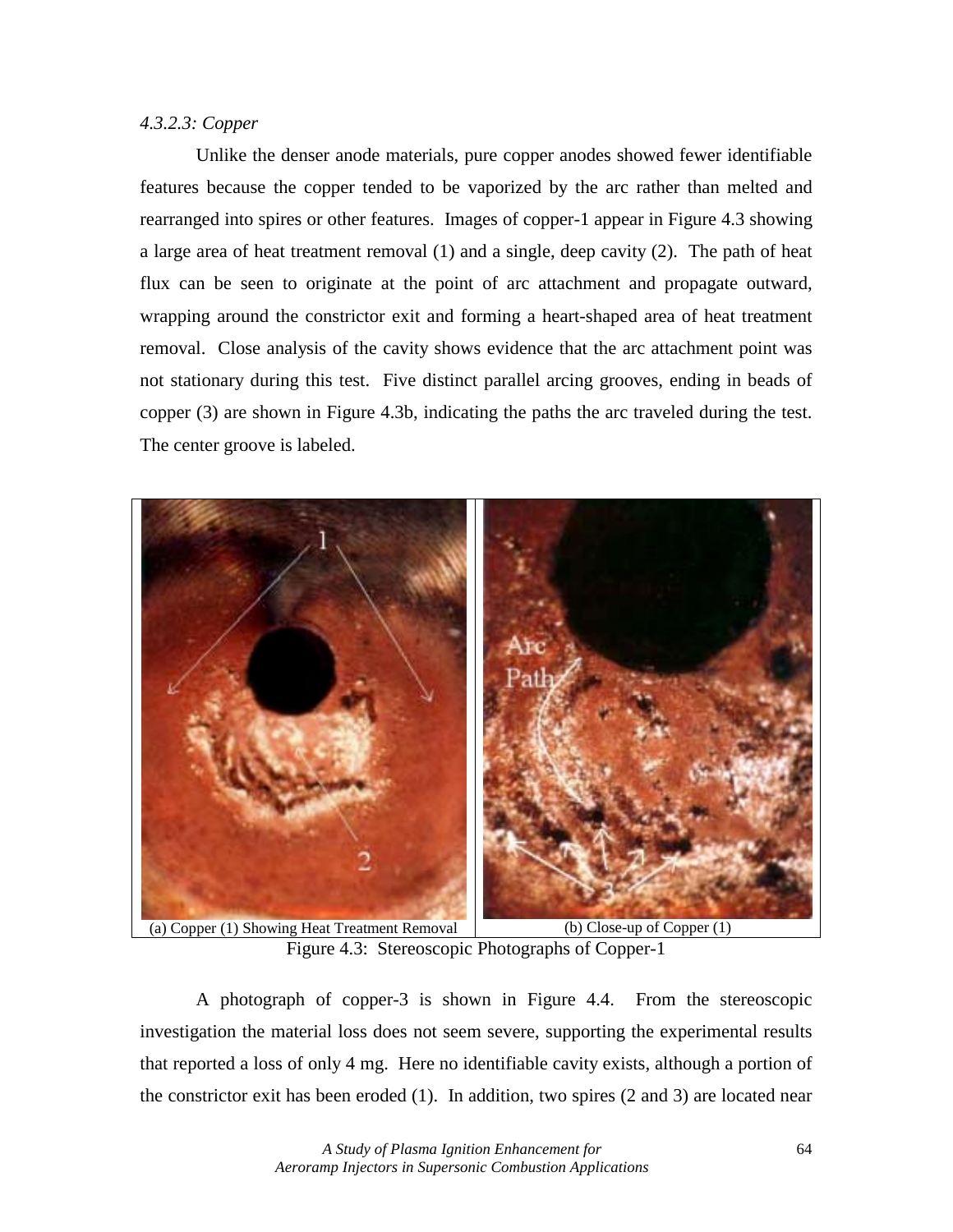the constrictor exit, neither of which is very tall. The heat treatment removal is centered on the one closest to the constrictor (2) due to the pattern of discoloration and indicates the point of arc attachment. An interesting observation was made of a silver colored formation just inside the constrictor (4). It appears that this formation is a bead of tungsten from the tip of the cathode, which was deposited just before exiting the anode constrictor.



Figure 4.4: Stereoscopic Photograph of Copper-3

# *4.3.2.4: Investigations of the Cathode*

In addition to the anode studies presented above, the cathodes of each test were also analyzed. From the values presented in Table 4.3, the average volumetric loss rate is 9.2 mm<sup>3</sup>/sec, corresponding to an erosion rate of 1.1 mg/min. This value seems to be independent of run time or power, indicating that the cathode tip burns off almost immediately and then continues to slowly erode.

A microscopic investigation of the cathode tips after each run revealed a variety of wear patterns. Figure 4.5a is a picture of a new cathode for reference; whereas Figures 4.5b, c, and d show a variety of cathode tip wear patterns. Normal wear was indicated by a blunted tip as shown in Figure 4.5b, which corresponds to an even distribution of arc attachment about the tip region. Occasionally, other patterns were noticed, such as slanted tips or irregular shaped tips indicating the arc movement was not uniform about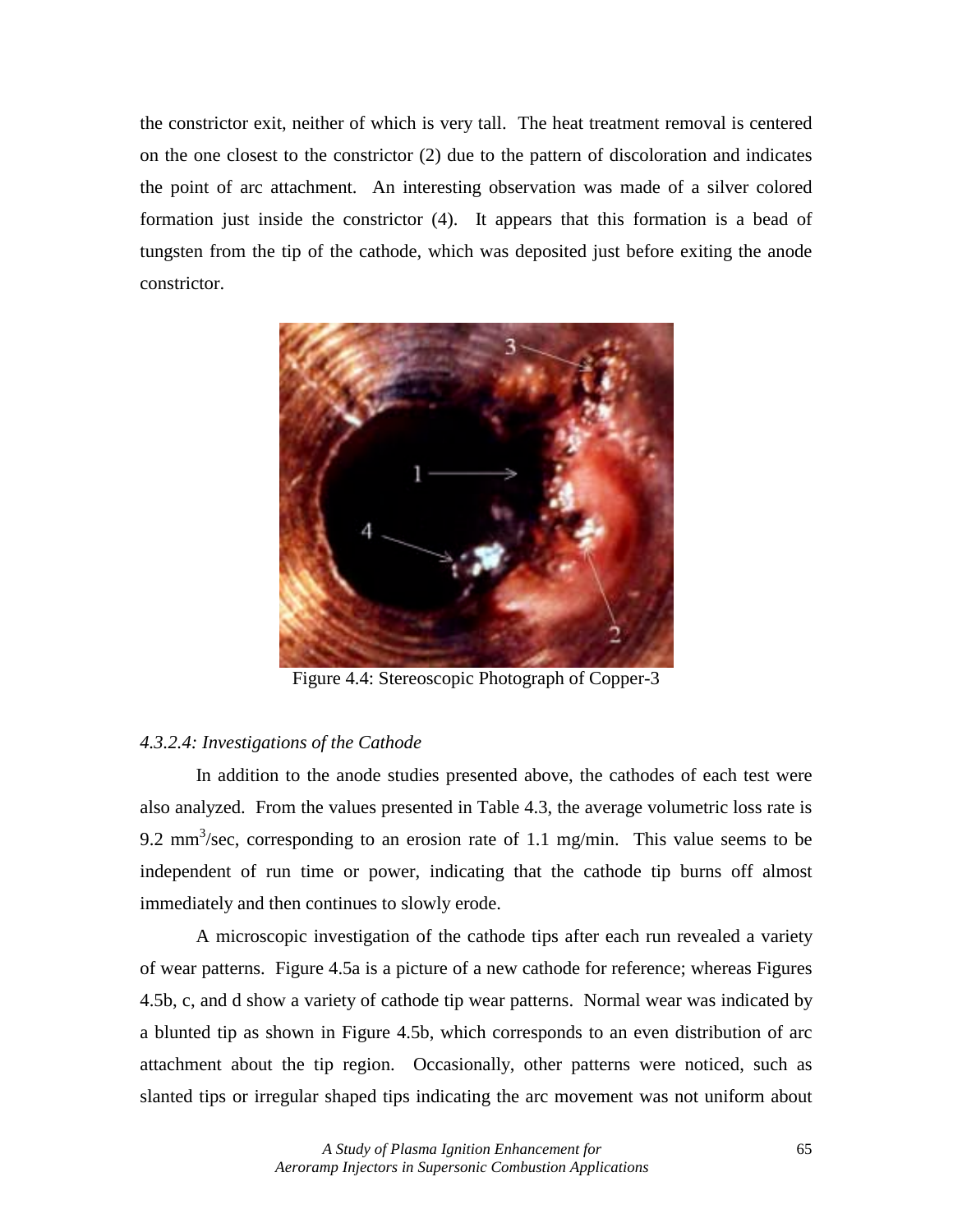the cathode. Examples of these are shown in Figures 4.5c and 4.5d, respectively. Slanted tips are formed by misalignment of the cathode, causing the arc to favor the side closest to the anode attachment point. Irregular surfaces, such as in Figure 4.5d, were quite rare and could have been caused by irregularities within the material itself.



Figure 4.5: Microscopic Photos of Cathode Tip Wear

In addition to the microscopic investigation, the average current density for each test was calculated by measuring the cathode tip diameter and arc current. The average diameter of the cathode tips after testing was 0.90 mm. These rough estimates were taken with Venire calipers. For a current of 23 A, the average current density was calculated to be 3500  $\pm$  400 A/cm<sup>2</sup>. However, this method is not necessarily accurate, since the cathode spot might move and thereby produce a wear area larger than the arc area, causing an underestimation of the current density. A more realistic value may be as high as 7000  $A/cm^2$ , assuming the arc fills half of the active area during testing.

#### **4.3.3: The Anode Attachment Point Model**

 An analytical model was developed to determine how various anode material properties affect the area of arc attachment on the anode, and also to aid in interpreting the experimental results. Four materials were considered: molybdenum, copper, a 70/30 tungsten-copper alloy, and pure tungsten as a comparison, even though it was not included in the experimental tests because of its poor machineability. For a given current, the heat flux to the anode is greater for smaller-diameter arcs. Therefore, it would be beneficial to choose a material with a mix of material properties that would produce the largest arc diameter, and hence, reduce the rate of electrode erosion. The model allows for changes in the thermionic work function, arc current, and anode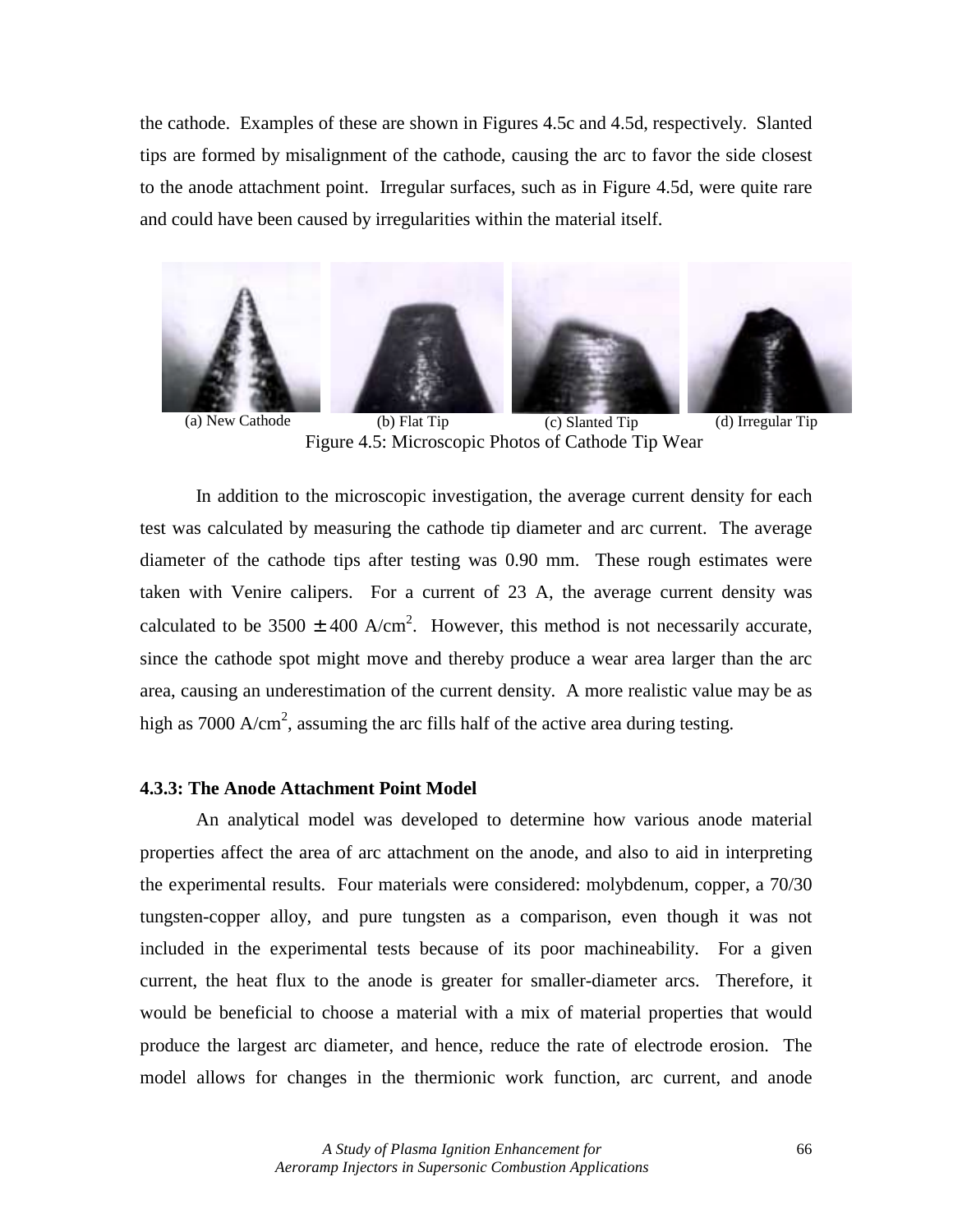operating temperature and thermal conductivity, in order to evaluate the effect these properties have on the arc diameter,  $d_a$ . The importance of each of these parameters is discussed below. The model consists of

$$
\dot{S}_s = \dot{Q}_a \left( \frac{1}{T_a} - \frac{1}{T_p} \right),\tag{4.1}
$$

$$
\dot{Q}_a = I\phi_a + \xi IV_{af} + \pi \frac{d_a^2}{4} \bigg[ h(T_p - T_a) + k_e \frac{(T_p - T_a)}{\delta} + \sigma \varepsilon (T_p^4 - T_a^4) \bigg], \qquad (4.2)
$$

$$
\dot{Q}_a = k_a \pi \frac{d_a^2}{4} \left( \frac{T_a - T_c}{t} \right),\tag{4.3}
$$

and 
$$
\frac{\partial \dot{S}}{\partial d_a} = 0;
$$
 (4.4)

and is based on a fundamental understanding that an arc will arrange itself in such a way as to minimize entropy production,  $\dot{S}_s$ , and heat transfer to the anode,  $\dot{Q}_a$  (Mahan, 1998). For steady-state operation, an equal amount of heat is lost by conduction to the anode support, convection to the surrounding gases, radiation, and vaporization of the anode material, the latter being the effect most necessary to minimize. These effects are accounted for in Equation 4.2 and Equation 4.3.

For this analysis, ke, the thermal conductivity of the electrons in the anode fall region, was assumed to be essentially the same as the conductivity of the anode metal at room temperature. The anode operating temperature was assumed to be 70% of the melting temperature of the anode surface. In addition, material properties for the 70/30 tungsten-copper alloy were not available from the manufacturer and so were interpolated from the pure metal properties in the 70-30 ratio. The values used for the model are listed in Table 4.4. Material properties for tungsten, molybdenum, and copper were taken from Smithells (1967).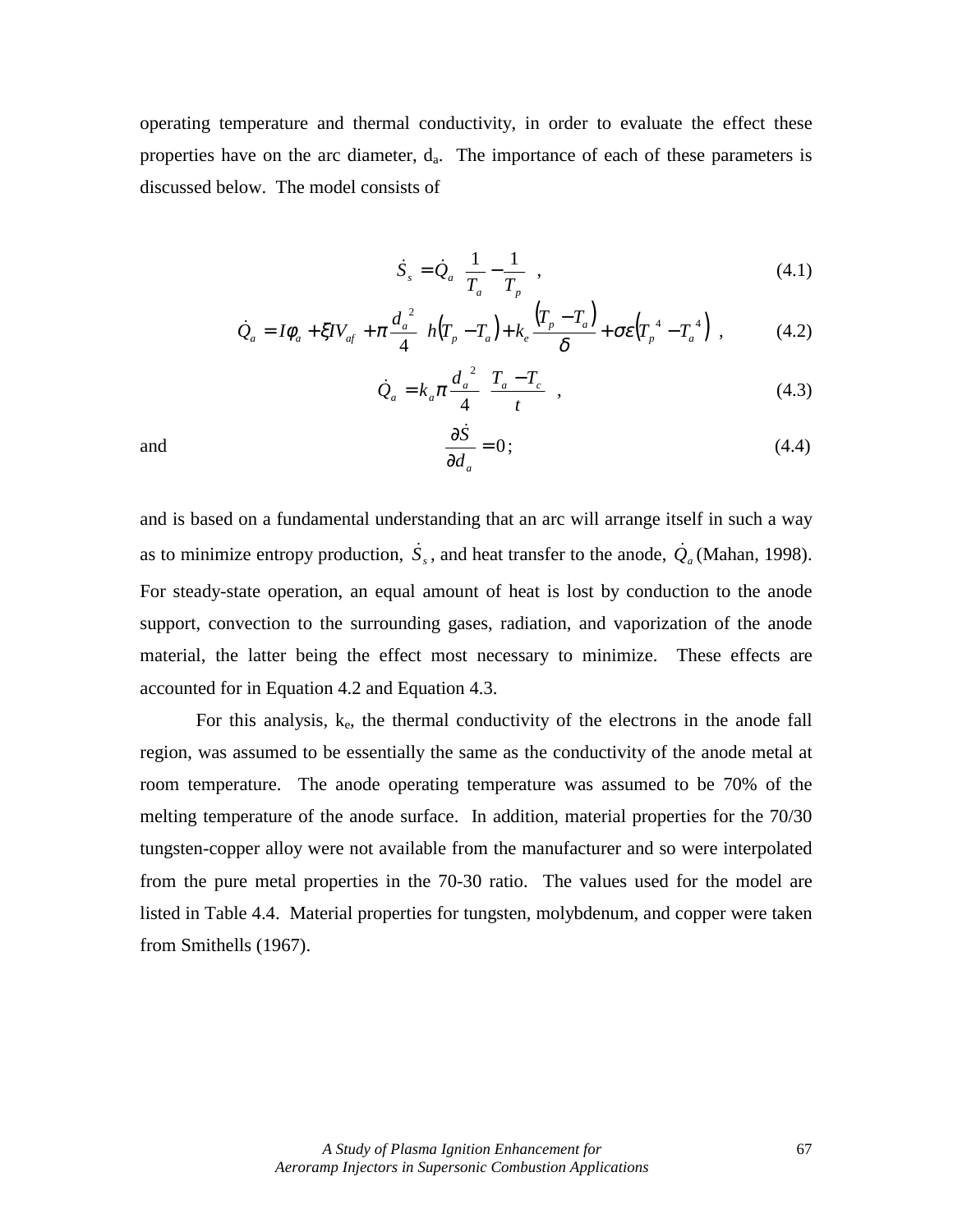| Variable            | Description                | Value/Units           | $100-W$ | $100-Mo$ | $100$ -Cu | 70W/30Cu |
|---------------------|----------------------------|-----------------------|---------|----------|-----------|----------|
| $T_{p}$             | Temperature of plasma      | 6,000K                |         |          |           |          |
| $T_c$               | Temperature of coolant     | 298 K                 |         |          |           |          |
| ε                   | A multiplication factor    | 1.0                   |         |          |           |          |
| ع                   | A multiplication factor    | 1.0                   |         |          |           |          |
| $V_{\rm af}$        | Voltage across anode fall  | 20 V                  |         |          |           |          |
| h                   | Heat transfer coefficient  | 125 W/mK              |         |          |           |          |
| δ                   | Thickness of anode fall    | $0.001 \; \mathrm{m}$ |         |          |           |          |
| $\sigma$            | Boltzmann's constant       | 5.67E-8W/( $m^2K^4$ ) |         |          |           |          |
| t                   | Anode thickness            | $0.001 \; \mathrm{m}$ |         |          |           |          |
|                     | Arc current                | 15-100 A              |         |          |           |          |
| $\phi$ <sub>a</sub> | Thermionic work function   | <b>Volts</b>          | 4.54    | 4.15     | 4.38      | 4.49     |
| $k_{e}$             | Conductivity at melting    | W/mK                  | 94.2    | 84.0     | 247       | 140      |
| $k_a$               | Conductivity at room temp. | W/mK                  | 167     | 144.3    | 399       | 237      |
| $\rm T_a$           | Anode operating temp.      | K                     | 2555    | 2010     | 950       | 2070     |

**Table 4.4: Model Parameters and Values** 

The thermionic work function of a metal is the work in volts necessary to remove a unit charge of electrons from the surface. This concept can be explained using the Shih equation,

$$
q_e = j \left[ \frac{5kT_e}{2e} + V_{af} + \phi_a \right].
$$
 (4.5)

Equation 4.5 demonstrates the amount of heat transfer at the point of arc attachment,  $q_{e_1}$ and is a function of the thermal energy of the electrons (first term), kinetic energy gained by electron acceleration through the anode fall region (second term), and the kinetic energy given up by the electrons on impact (third term, where  $\phi_a$  is the thermionic work function of the anode). It is important to note that each term is multiplied by the current density, j. Since we are only interested in the on-impact effects the equation can be reduced to

$$
q_e = j\phi_a. \tag{4.6}
$$

From this simplified version of the Shih equation, it is quite clear that increasing the thermionic work function means that, for a constant current, a reduction in current density must occur (i.e. the arc will expand) to minimize the heat transfer to the anode.

 In addition to a high thermionic work function, elevated anode operating temperatures are also desirable for increasing the arc diameter. According to equation 4.2, a high operating temperature decreases the heat transfer from the plasma to the anode through convection, electron energy exchange, and radiation. Through coupling with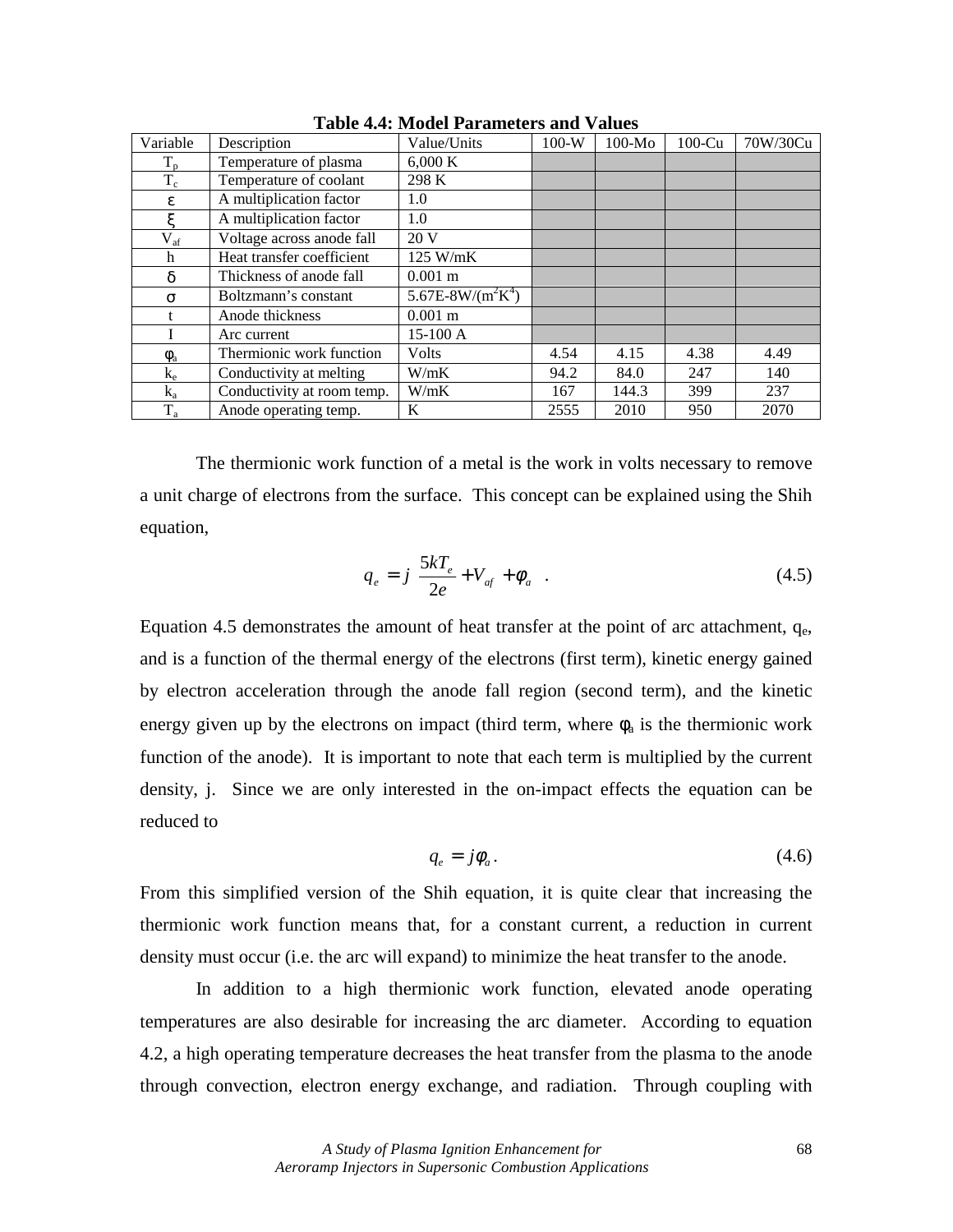other equations in the model, this causes the arc diameter to increase. This concept is intimately linked with the thermal conductivity of the anode material. Low thermal conductivities would cause higher anode operating temperatures and hence a larger arc attachment point.

As with the high operating temperatures, a low thermal conductivity within the anode fall region,  $k_e$ , is also desirable. According to the Lorentz ratio,

$$
L = \frac{\sigma_e}{k_e},\tag{4.7}
$$

as the thermal conductivity,  $k_e$ , of an electron gas decreases, the electrical conductivity,  $\sigma_e$ , must also decrease to maintain a constant ratio. Consequently, it is also known that as the electrical conductivity of an electron gas decreases, the charge concentration must also decrease (i.e. the arc expands) (Papoular, 1963).

Finally, as current increases, the net effect is that the arc must expand, or reduce its resistivity to maintain a constant voltage. In actuality, both occur. The centerline of the arc reaches a higher temperature, reducing the resistivity of the arc; and the arc expands to accommodate the larger number of electrons passing through (Stouffer, 1989). Although increased currents will naturally cause a higher rate of electrode erosion, it will be shown that the model predicts that the arc diameter increases with current, as it should.

 The results of the analysis for the four anode metals are presented in Figure 4.6. As expected, the predicted arc attachment diameter for tungsten is by far the largest, indicative of a lower anode erosion rate. Molybdenum and the tungsten-copper alloy were somewhat equal, with molybdenum producing a slightly larger arc diameter for the current range. The model predicted copper had the highest erosion rate because it produced narrower arcs due to its high electrical and thermal conductivities. At higher currents, the difference in arc diameter among the materials increases, indicating that the erosion rate of copper would increase at a much faster rate than for the other materials.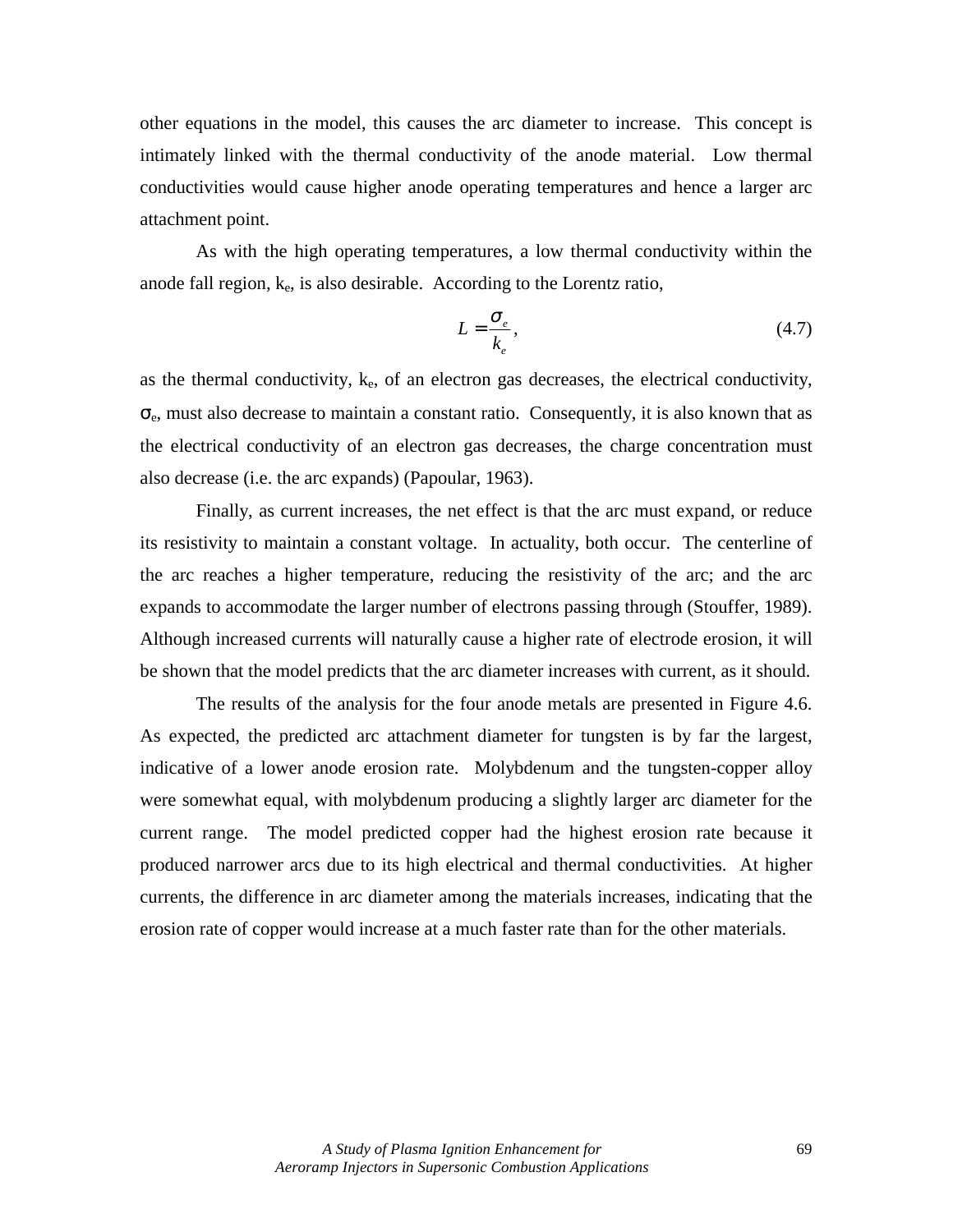

Figure 4.6: Results of Analytical Arc Diameter Analysis

 This model predicts the trends of the anode material performance observed in the experimental tests quite well. The experimental results showed that the molybdenum and the tungsten-copper anodes had much lower volumetric losses than the pure copper anodes. If the arc diameter predicted by the model were directly proportional to the volumetric material loss, then one would expect the volumetric loss for copper anodes to be about two times as great as that of molybdenum or tungsten-copper. In comparison to the experimental results, the model slightly under predicts this trend. Referring to Table 4.2, the volumetric losses of the pure copper anodes to the molybdenum and tungstencopper anodes were respectively 2.5 and 3.5 times as great. However, the low number of anodes tested could easily explain this difference and is the reason this model was needed to supplement the experimental work. Essentially, the analytical model and the experimental results are in close agreement regarding the anode material of choice, molybdenum.

#### **4.3.4: Crossflow and Anode Exit Geometry Effects on Arc Attachment Point**

 The effect of crossflow and anode exit geometry had a profound effect on the location of the arc attachment point. The flow swirler within the torch was designed to force the arc to rotate about the cathode tip and anode exit, thus reducing electrode erosion rates. However, when introduced into a supersonic crossflow, the crossflow tended to negate the effects of swirl at the anode exit and forced the arc to attach either on the downstream side of the anode constrictor or on the side of the anode constrictor where the swirl velocity component and the crossflow velocity component were in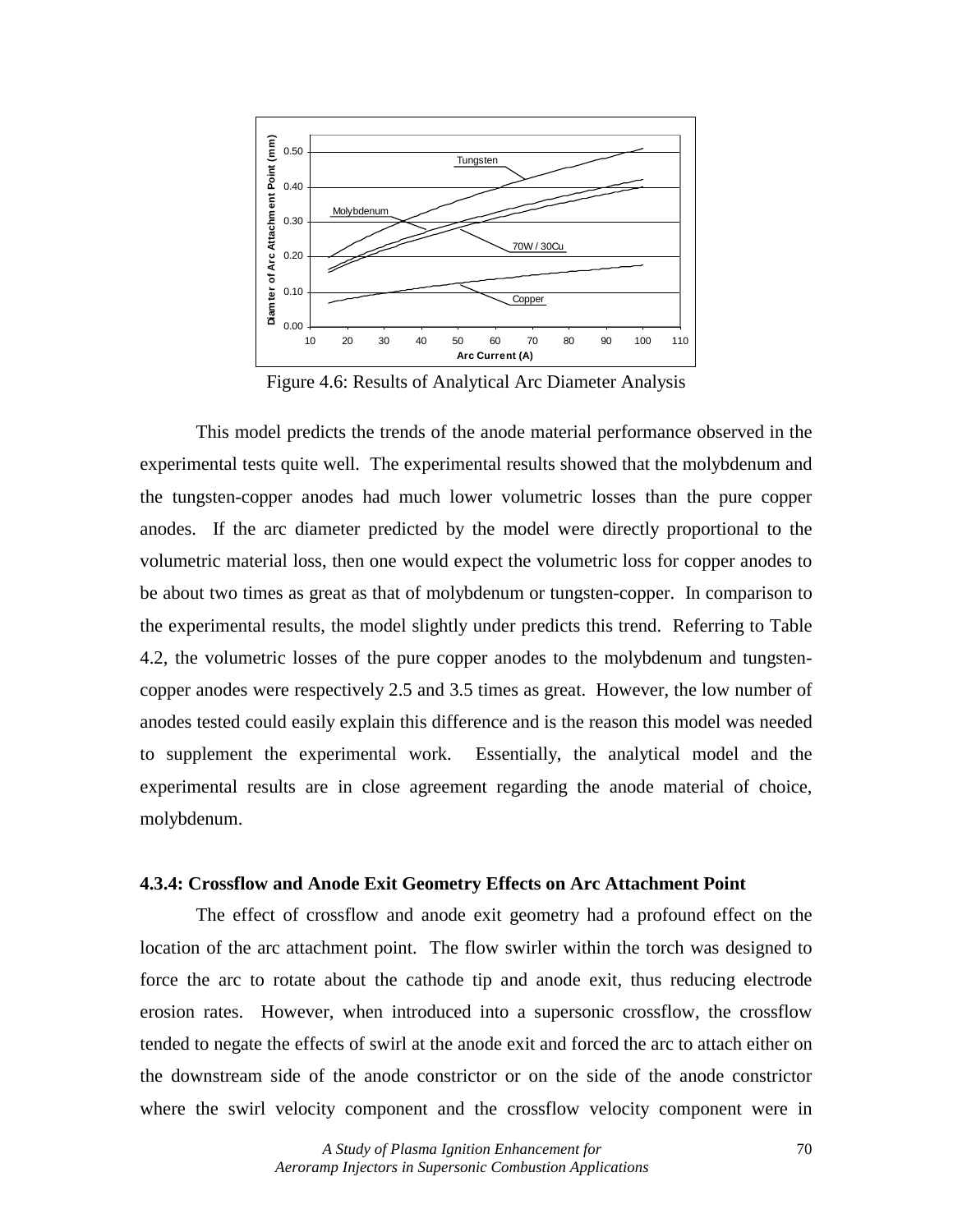opposite directions. Once the arc attached to the anode, the arc would almost always reattach in that same location in subsequent tests. On very rare instances, the arc would be observed to switch attachment points.

### *4.3.4.1: Arc Attachment for Normal Injection*

 For almost all tests involving normal injection (perpendicular to the crossflow), the arc was observed to attach on the downstream side of the constrictor exit. In a few instances, the arc would attach on the side of the constrictor where the velocity components of the swirl and crossflow were in opposition to one another. A photograph of a molybdenum anode used in the supersonic tunnel is shown in Figure 4.7, where flow is from left to right. This particular anode was started over 50 times, with test durations of 10 seconds and an average power of approximately 2000 W. The photograph shows that the arc reattached in the same spot each time the torch was started, but also demonstrates the robustness of using molybdenum as an anode material. The following is a short discussion of some of the major features present within the photograph and their importance in understanding the behavior of arcs in supersonic crossflow.

The most identifiable feature in Figure 4.7 is the presence of a large mound (1), approximately 1 mm high, formed from recurring arc attachments on the downstream side of the anode constrictor. The molybdenum in this region was repeatedly melted, flowed up out of the constrictor and into the crossflow, and then cooled after the torch was turned off. Two cracks, caused by constant recrystalization and thermal loading of the material, can be seen on the constrictor face of the mound (2). Two smaller mounds (3 and 4) were formed on the outer edges of the large mound and are approximately 0.5 mm high. Heat treatment removal is evident by the discoloration of the molybdenum (5) around the entire formation, and centers on the arc attachment point. Downstream of the large mound (1), a soot trail has been deposited on the anode surface (6). In addition, evidence of what are believed to be molybdenum nitride and oxide deposits appears just downstream of the mound in a recirculation zone (7 and a close-up in Figure 4.7b). These white and blue crystalline formations have the appearance of cauliflower and are unique to this anode.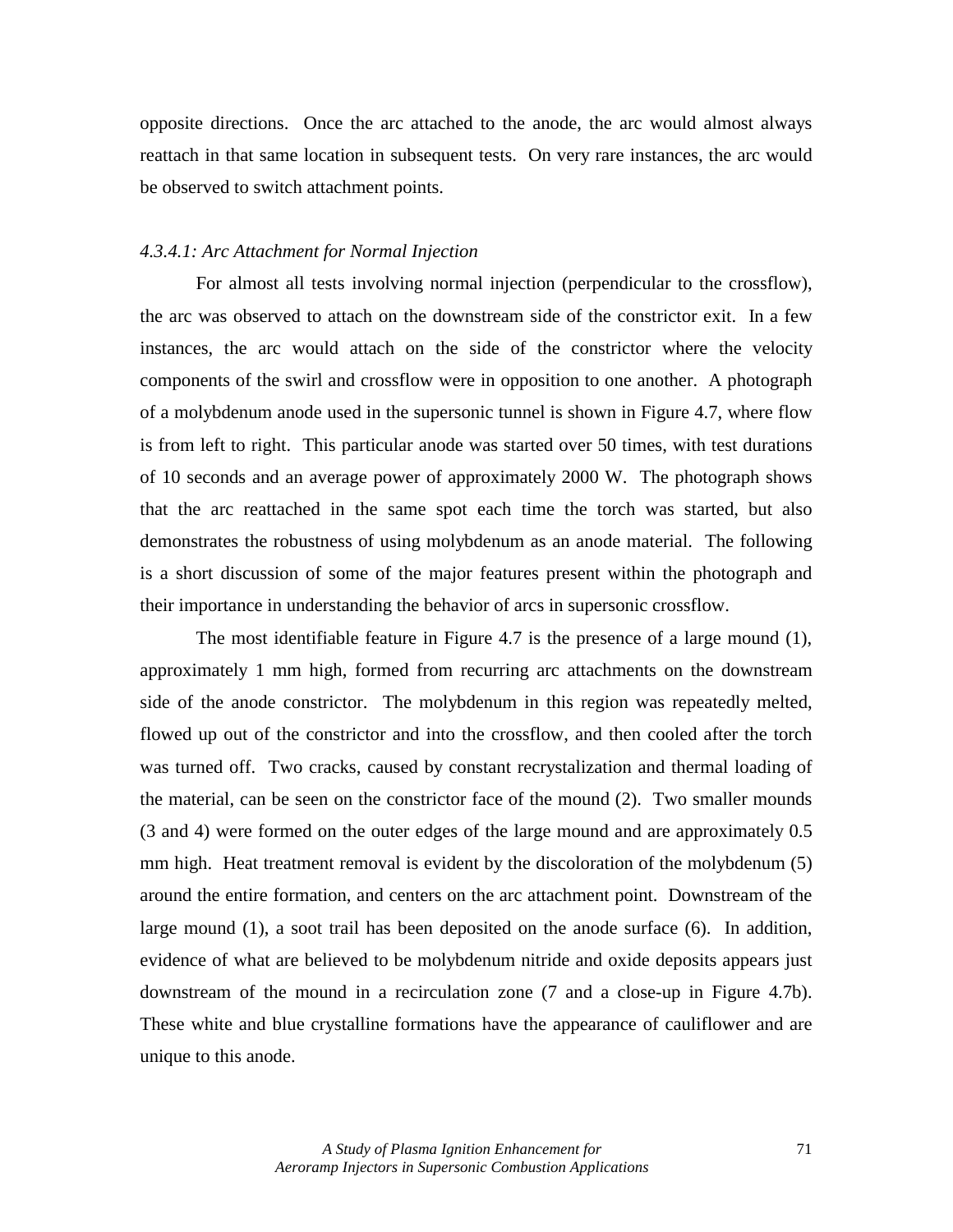

(a) Photograph of Molybdenum Anode Features (b) Close-up of Crystals Figure 4.7: A Molybdenum Anode in Crossflow after 50+ Runs (Scale: Constrictor Exit Diameter = 1.59 mm)

## *4.3.4.2: Arc Attachment for Angled Injection*

The anode exit geometry was observed to have a noticeable, if not always predictable, effect on the arc attachment point. Anodes designed for angled injection have an elliptical constrictor exit, allowing flush-walled injection of plasma, as shown in Figure 4.8. The arc attachment point differed from that with anodes designed for normal injection, in that the arc was never observed to attach on the downstream side of the constrictor. Rather, the arc would attach on the upstream side of the constrictor at the point of attachment allowing the shortest arc length. Furthermore, the anode geometry at this point also produces a concentration in the electric field due to the low radius of curvature, allowing easier ionization of the gas and a tendency of the arc to follow this path. In some cases the arc would also attach on one of the sides perpendicular to the crossflow. In addition, the arc attachment point was usually not static. On a number of occasions, the arc was observed to switch positions; this usually occurred when the arc eroded the upstream portion of the anode constrictor.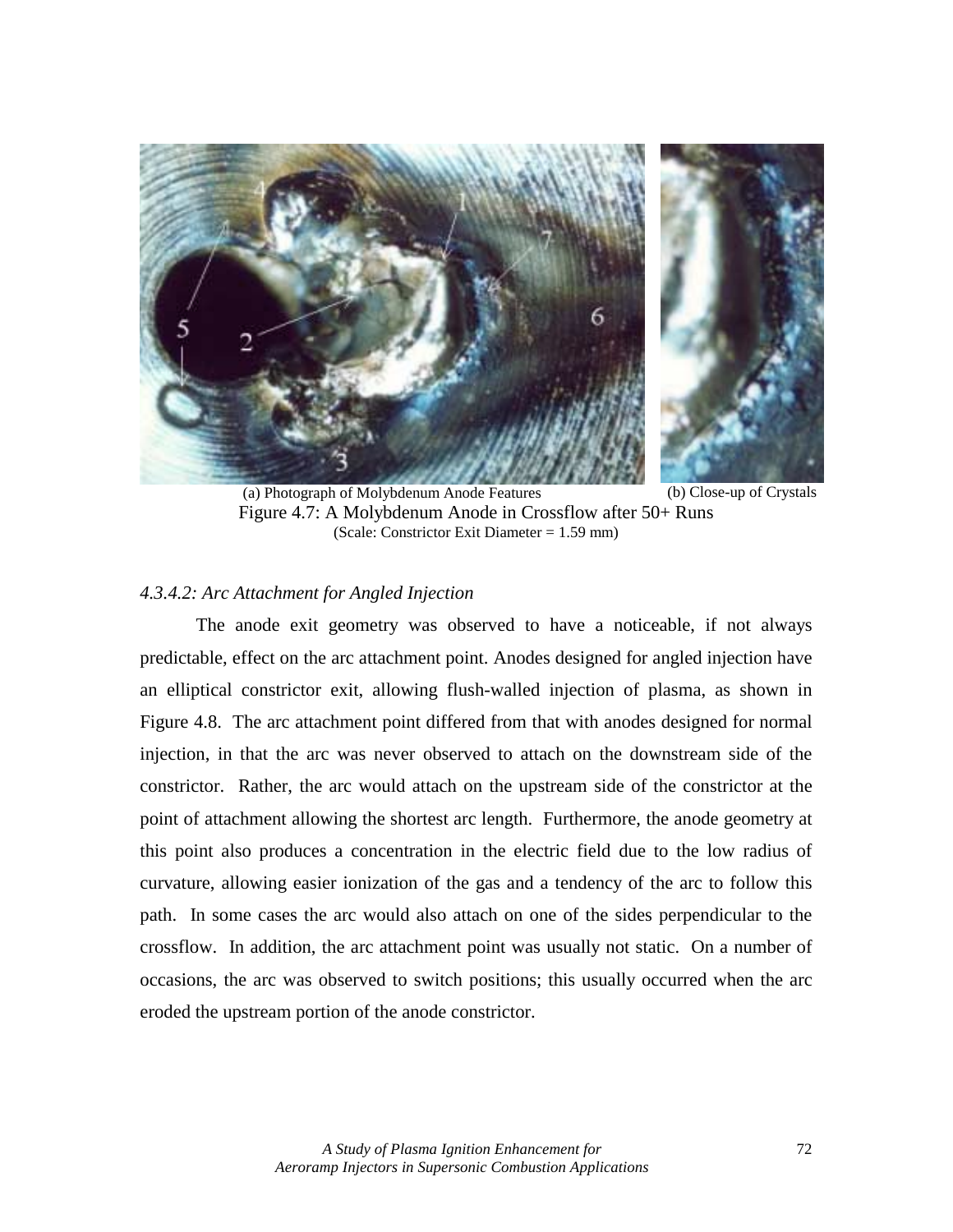

Figure 4.8: A Schematic of an Anode Designed for Angled Injection

 Two examples of anodes used for angled injection are shown in Figure 4.9, where crossflow is from top to bottom. The anodes here are made from copper and were designed for 45° angled injection. In Figure 4.9a, the arc attachment point appears to have attached mainly on the right side of the exit (1), but evidence of anode wear is also seen on the upstream side and, to a lesser extent, on the left side of the exit. The area of most intense arc attachment (1) shows a smooth, crater-like structure. The copper bead (2) on the left side of the anode exit was once molten and was pushed downstream by the crossflow, whereupon it cooled once the torch was turned off. This run-off was much more common with angled anodes than with normal injection. Arc attachment on the upstream side has eroded a portion of the anode exit (3), leaving nonuniformity in the exit flow region. This was a problem identified with angled anodes, as the wall thickness in this region is thinner than for other portions of the constrictor. Premature erosion of this area was observed to change the shape of downstream total temperature profiles.

The second copper anode used for angled injection, shown in Figure 4.9b, exhibited arc attachment exclusively on the left side of the anode exit. Molten run-off is evident here as well. The erosion here is not quite as severe, even though the arc attachment point appears to be in only one place. The main point to be made from these two photos is that it was clear that the location of the arc attachment point was unpredictable, and often moved, due to the elliptical exit geometry.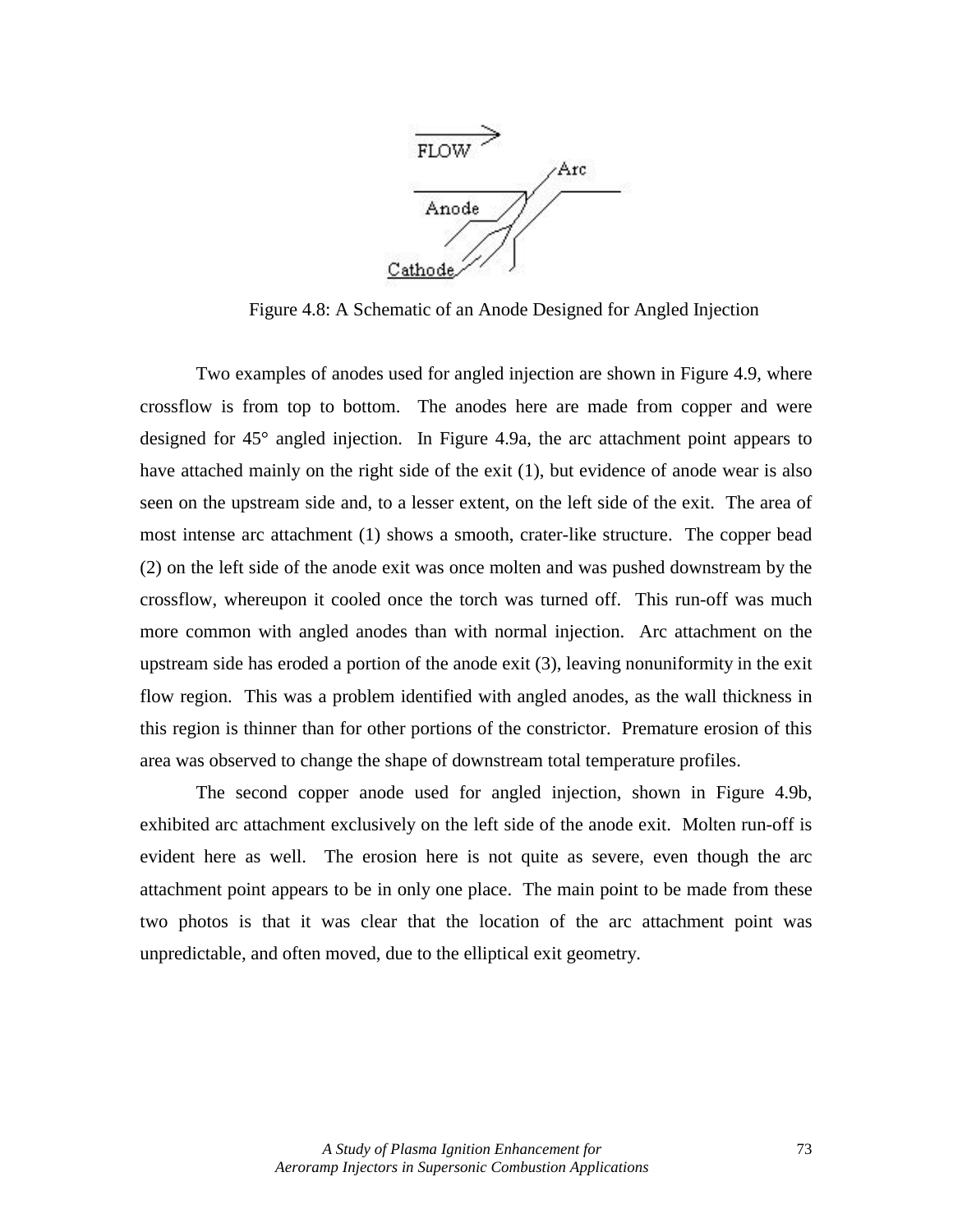



(a) Anode #1, Copper, 45° Angled Injection (b) Anode #2, Copper, 45° Angled Injection Figure 4.9: Wear on Copper Anodes for 45° Angled Injection

# **4.3.5: The Effect of Air and Nitrogen Plasmas On Molybdenum**

 The purpose of the experiments presented in this chapter was to determine what material would be best suited as a replacement for tungsten and to determine how exit geometries affected the wear rate of the material. However, it was discovered that air and nitrogen plasmas were quite erosive to molybdenum, so erosive that the molybdenum anodes became almost worthless when testing with these feedstock gases. Molybdenum anodes operated well with hydrocarbon plasmas, much better than copper anodes did; but when air or nitrogen feedstocks were used, the anode lifetime decreased considerably. Copper anodes, on the other hand, proved their merit by acting as a satisfactory replacement for molybdenum when these feedstocks were used.

 Stereoscopic photos of two molybdenum anodes after testing with nitrogen and air feedstocks are shown in Figure 4.10. The anode in Figure 4.10a was used in six tests, each lasting about 10 seconds. The amount of mass loss in this span of time is severe, with the wear evident on the surface extending deeply into the anode constrictor. Five separate identifiable arc attachment points exist (1a-e), indicating that the arc attachment point was unstable as the plasma eroded the anode material. A single portion of the constrictor exit was not eroded (2), which was quite surprising given the test durations. Also, the presence of a gray-silver powder covering a majority of the anode surface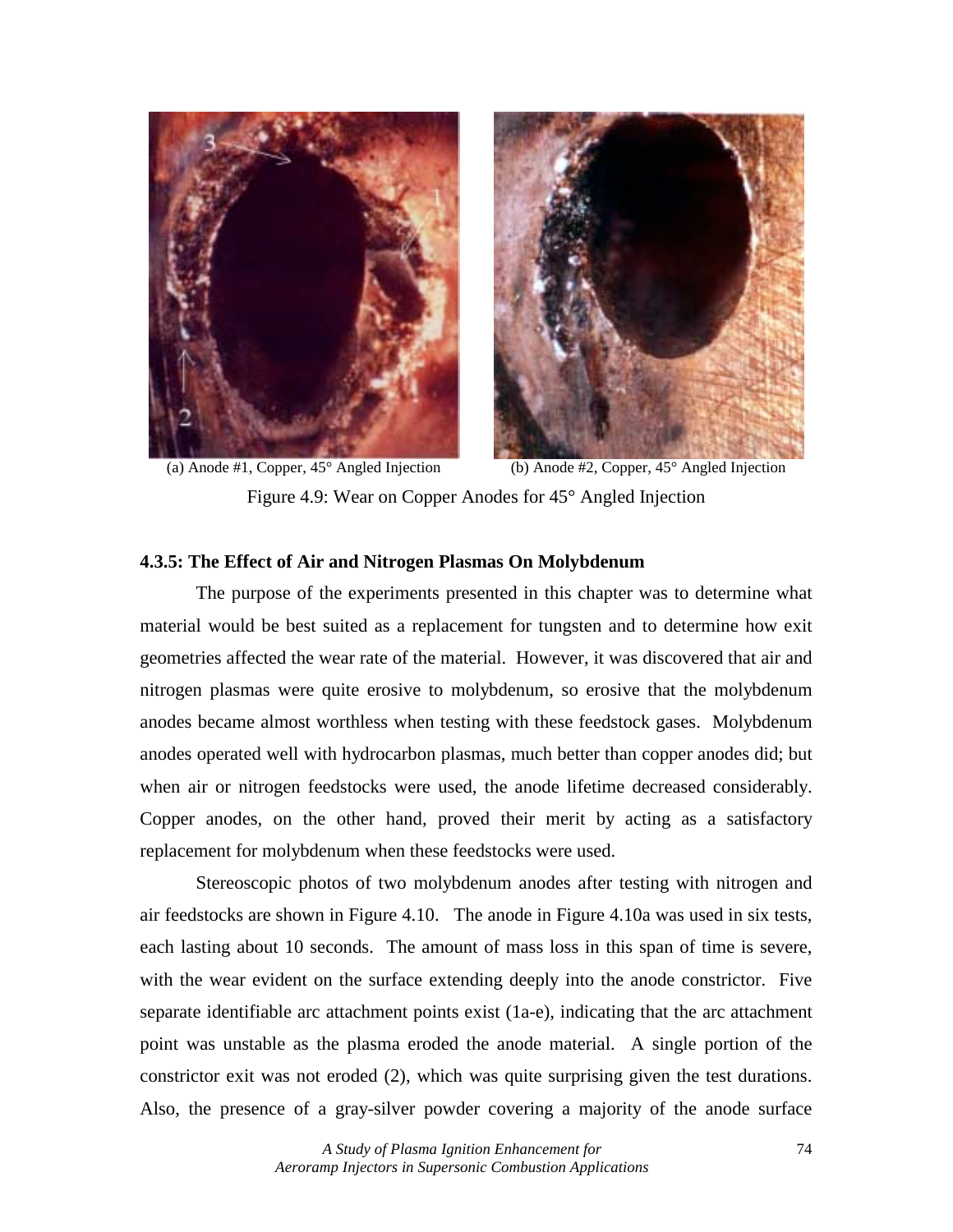indicates evidence of molybdenum-air interactions by. This powder, believed to be molybdenum nitride, is discussed in more detail in Chapter 5. As a final note, the lack of spires, or beads of molybdenum deserves mention. The absence of these formations, as seen with earlier hydrocarbon tests, shows that once the arc melts the molybdenum, the molten molybdenum interacts with the air plasma to form crystalline molybdenum compounds. These compounds are then carried away by convection.

 The molybdenum anode shown in Figure 4.10b was operated for about one second after the high-frequency burst with air as the feedstock. The amount of erosion for this time duration is quite severe, and cannot be wholly attributed to start-up phenomena. The damage is contained primarily on one side of the constrictor (1) and extends almost all the way back to the constrictor entrance. More noteworthy is the slight wear evident on the opposite side of the constrictor (2), which does not seem to have been caused by the arc, but rather by interaction with the plasma. Even for such a short burst, evidence of heat treatment removal (3) around the arc attachment point is present.



(a) Molybdenum Anode Tested w/ HC and Air Plasmas (b) Molybdenum Anode w/ 1 Second of Air Operation Figure 4.10: Molybdenum Anodes Showing Erosion from Air Plasma

## **4.4: Conclusions**

 Five electrode erosion studies were presented in this chapter. An experimental volume-loss study and an arc diameter model were used to select a new anode material, since the anode design for VTPT-3 is too large and complex to be machined from tungsten. Two stereoscopic investigations of worn anode surfaces showed how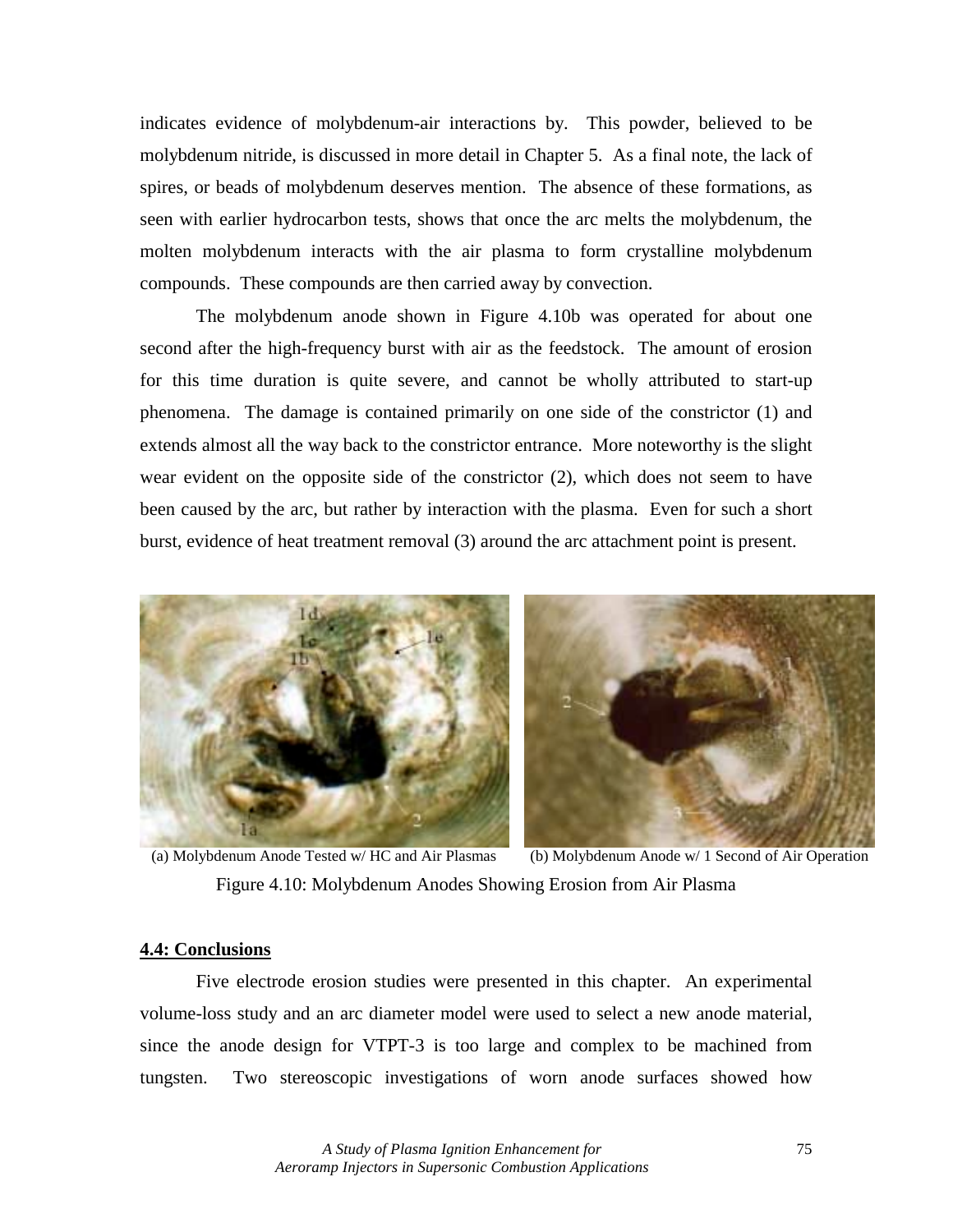supersonic crossflow and elliptical exit geometries affect the arc attachment location. In addition, a study of the erosive effects of nitrogen and air plasmas on molybdenum was conducted.

The quiescent experiments involved measuring the volumetric losses for three different anode materials: molybdenum, copper and a tungsten-copper alloy. Tungstencopper alloys experienced the lowest volumetric loss rate, but molybdenum anodes demonstrated longer lifetimes and better stability. Copper anodes performed poorly, having the highest volumetric loss rates and shortest operational lifetimes. The arc diameter model agreed well with the experimental results, in that, of the materials tested, molybdenum would be the best replacement for tungsten. The analysis predicted the diameter of the arc attachment point for different anode materials, which is an indication of the rate at which material would be vaporized. Larger arc attachment points are desirable.

 Stereoscopic analyses were conducted to provide a better understanding of arc attachment points in a quiescent environment, and also to explain how the addition of a crossflow and elliptical exit geometry affect the location of attachment. Close examination of the anode surfaces showed evidence of anode erosion such as cavities and arc path grooves. Convective forces near the constrictor exit also formed short spires and drip formations out of the molten metals as they cooled. When introduced into a crossflow, experimental observations revealed that the preferred location of arc attachment was on the downstream side of the constrictor. Occasionally, the arc would attach on the side of the constrictor where the swirl velocity, induced by the flow swirler, and crossflow velocity components were opposed. Elliptical exit geometries used for angled injection also profoundly affected the arc attachment point. In these cases, the arc was observed to attach either on the upstream side of the constrictor, producing the shortest arc length, or on the sides of the constrictor where the swirl was negated by the crossflow. The arc attachment point for these geometries was less predictable than for the normal injection cases.

 Tests with nitrogen and air feedstocks showed that the plasmas from these feedstocks were quite erosive to molybdenum. Spectroscopic analysis of molybdenum anodes showed erosion from these feedstocks occurred quickly and severely reduced the